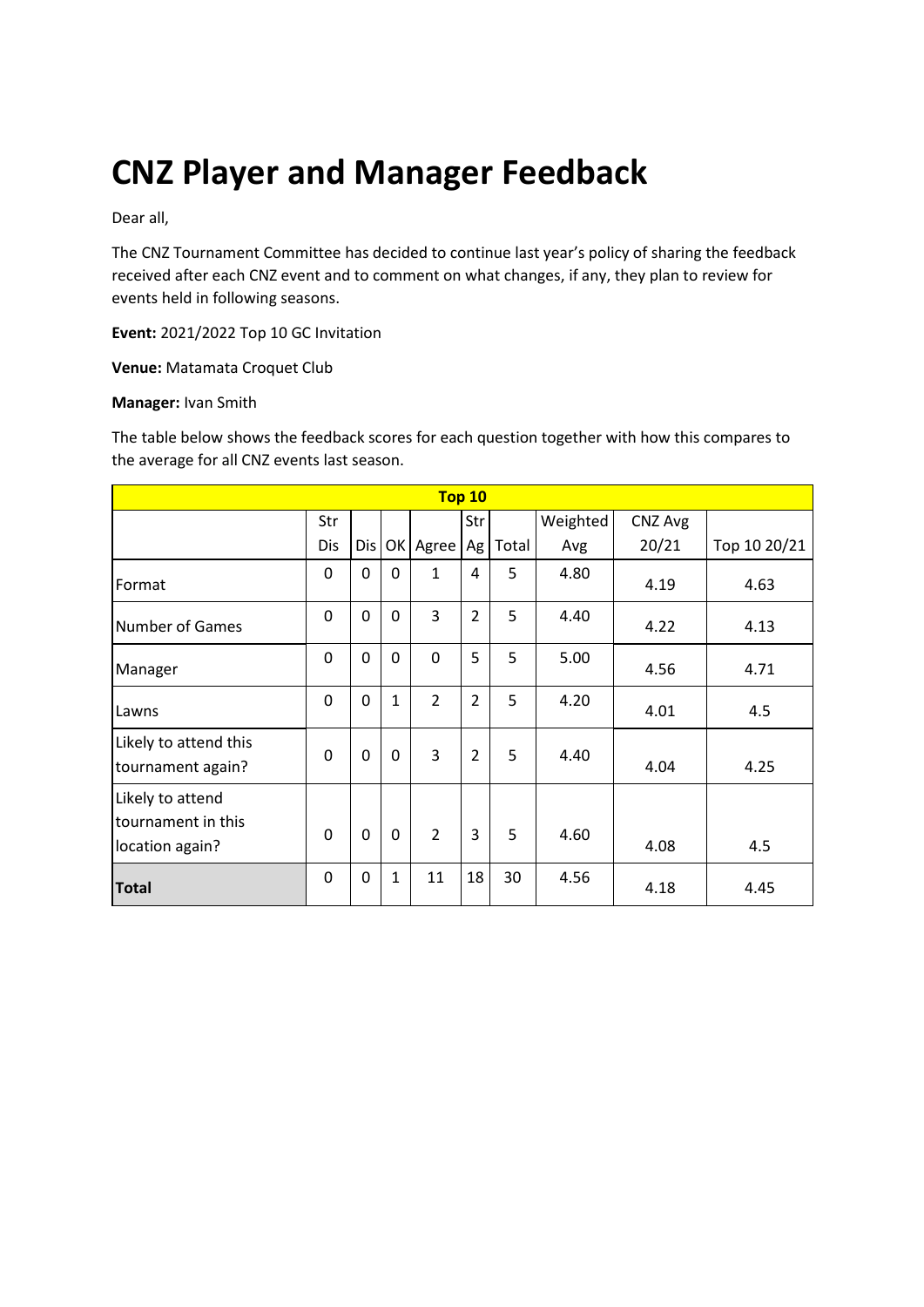# **Response to feedback**

# **Format - the following feedback was received**

- Like best of three format
- Playing everyone Bo3 is really great
- Plenty of attentive referees and the ball boys
- Bo3 is great format. Real shame players pulled out so only 2 days play

#### **CNZ TC Response**

N/A

# **Number of games per day - the following feedback was received**

● Only 2 matches second day due to less entries and daylight saving

#### **CNZ TC Response**

N/A

# **Lawns – the following feedback was received**

- A few curves but overall excellent condition
- The balls swerved as much as 3m between hoops. Challenging!
- Fine except for the slopes.
- Lawns were lovely fast enough, smooth and with challenging slopes

### **CNZ TC Response**

Overall, great feedback - thanks Matamata CC.

# **Manager - the following feedback was received.**

- Ivan did great job backed up by strong club members volunteering
- A very well run event. They really pulled out all the stops.
- Very well managed tournament. Huge amount of work had been put in

### **CNZ TC Response**

Many thanks to Ivan for managing the event to an extremely high level - a perfect score from all the respondents - 5/5!

# **Other Feedback**

● Top 6/8/10 is always a demanding competition. The venue was outstanding.